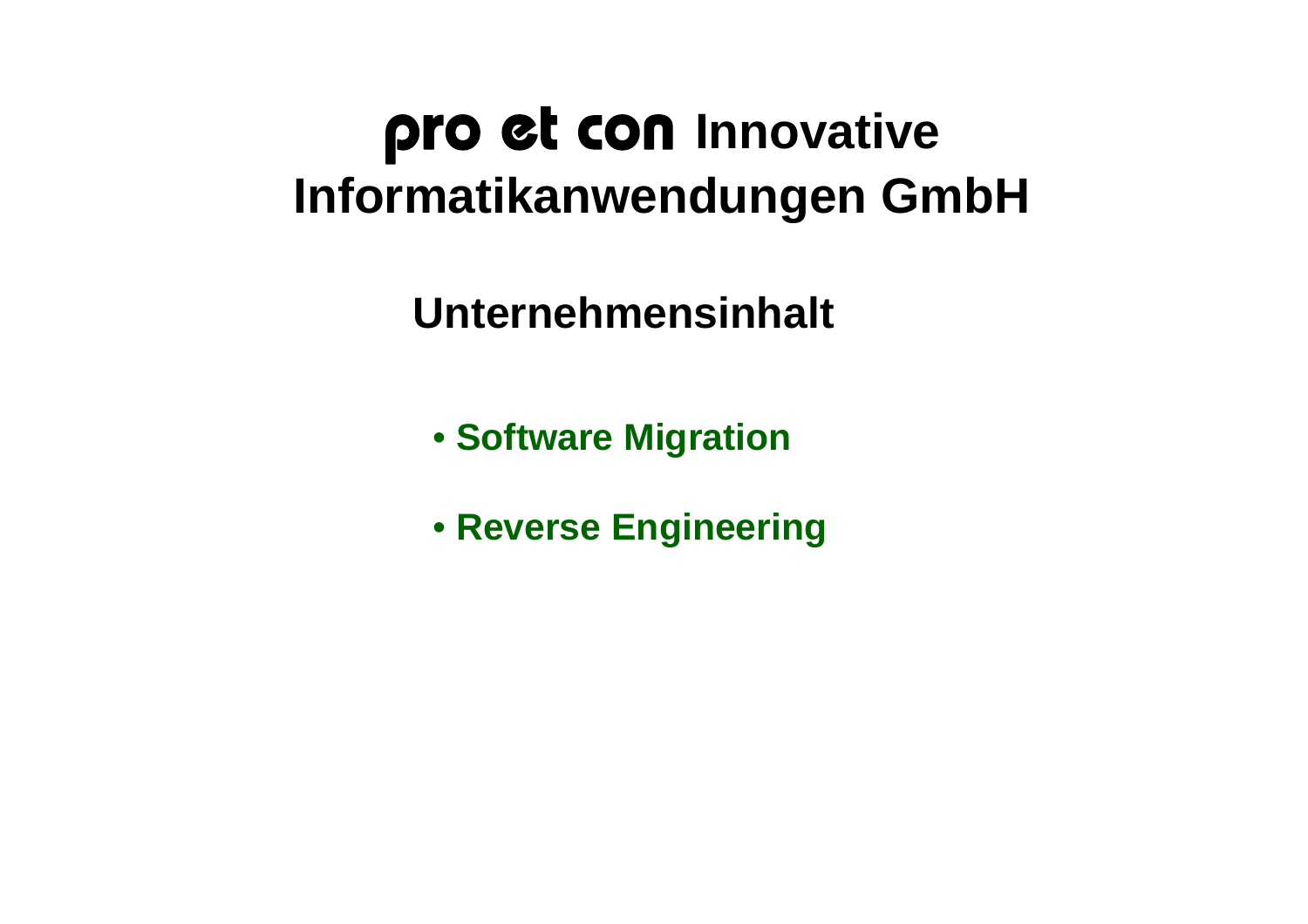

## **Reverse Engineering**

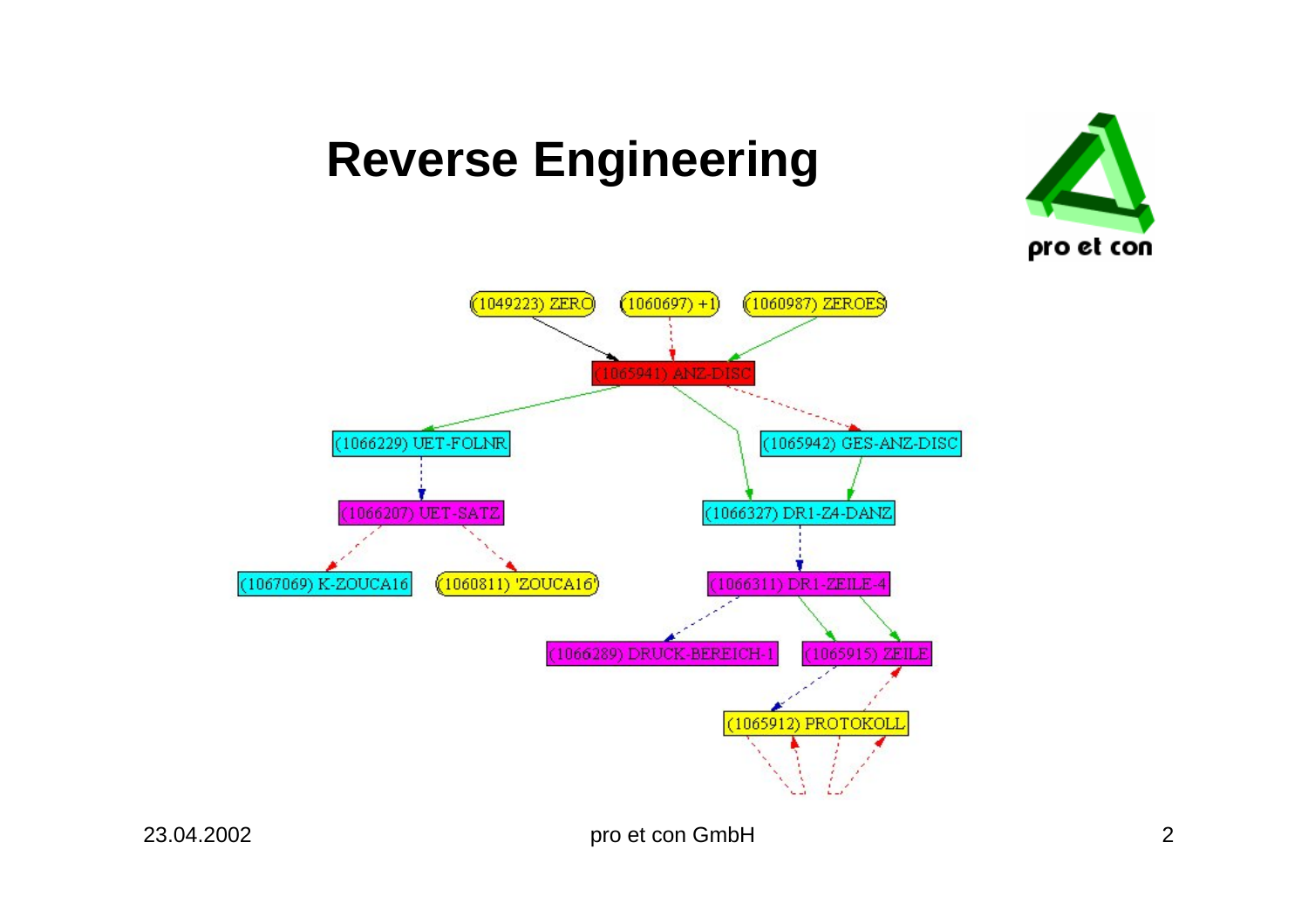#### **Reverse Engineering**



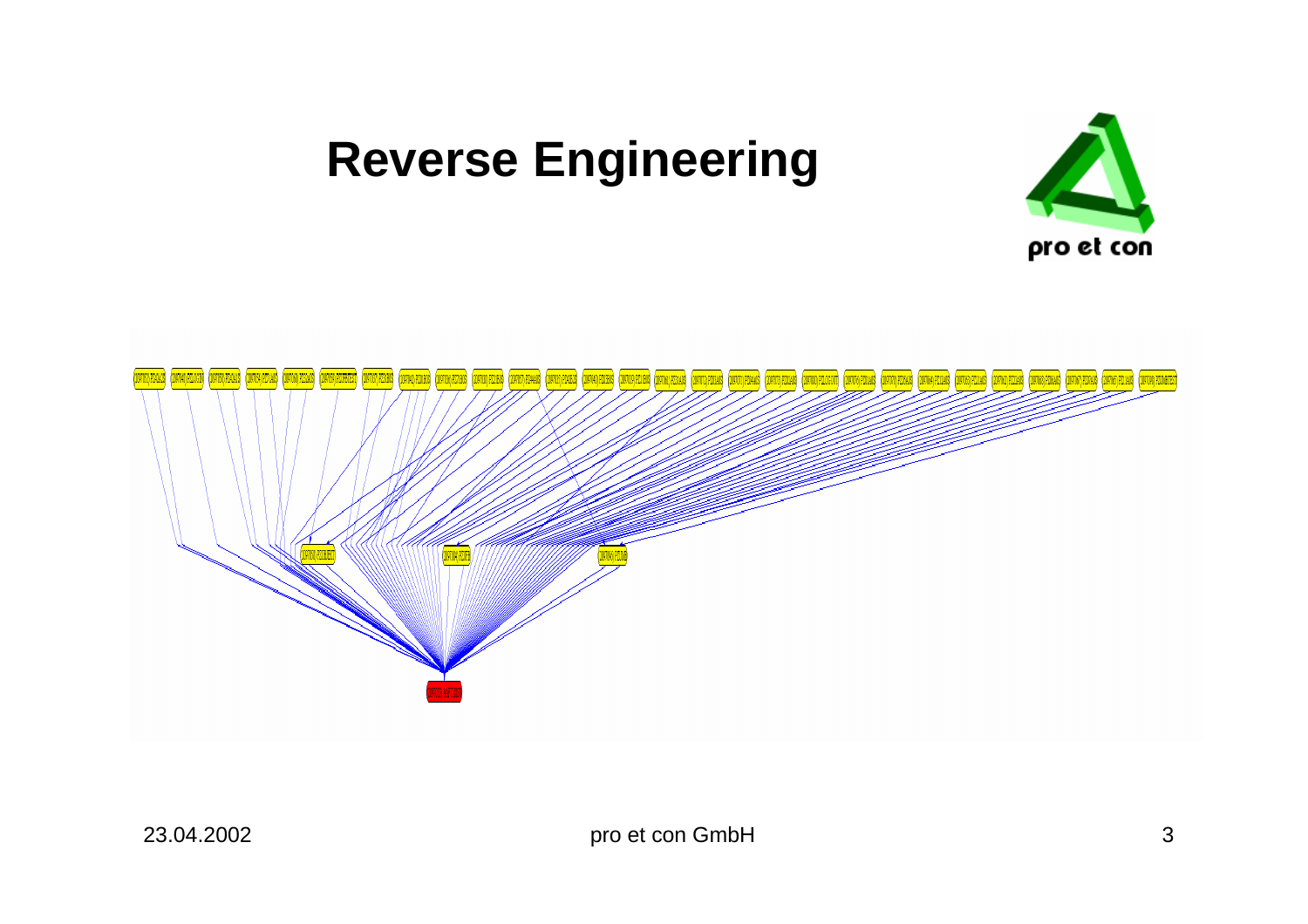

Compileräquivalentes Informationsmanagement

```
01 PERSON.
03 NAME.
  05 VORNAME X(32).
  05 FAMNAME X(32).
03 ANSCHRIFT.
  05 STRASSE X(48).
  05 PLZ X(5).
  05 ORT X(32).
```
01 ARBEITSORT. 03 STRASSE X(48). 03 PLZ X(5). 03 ORT X(32).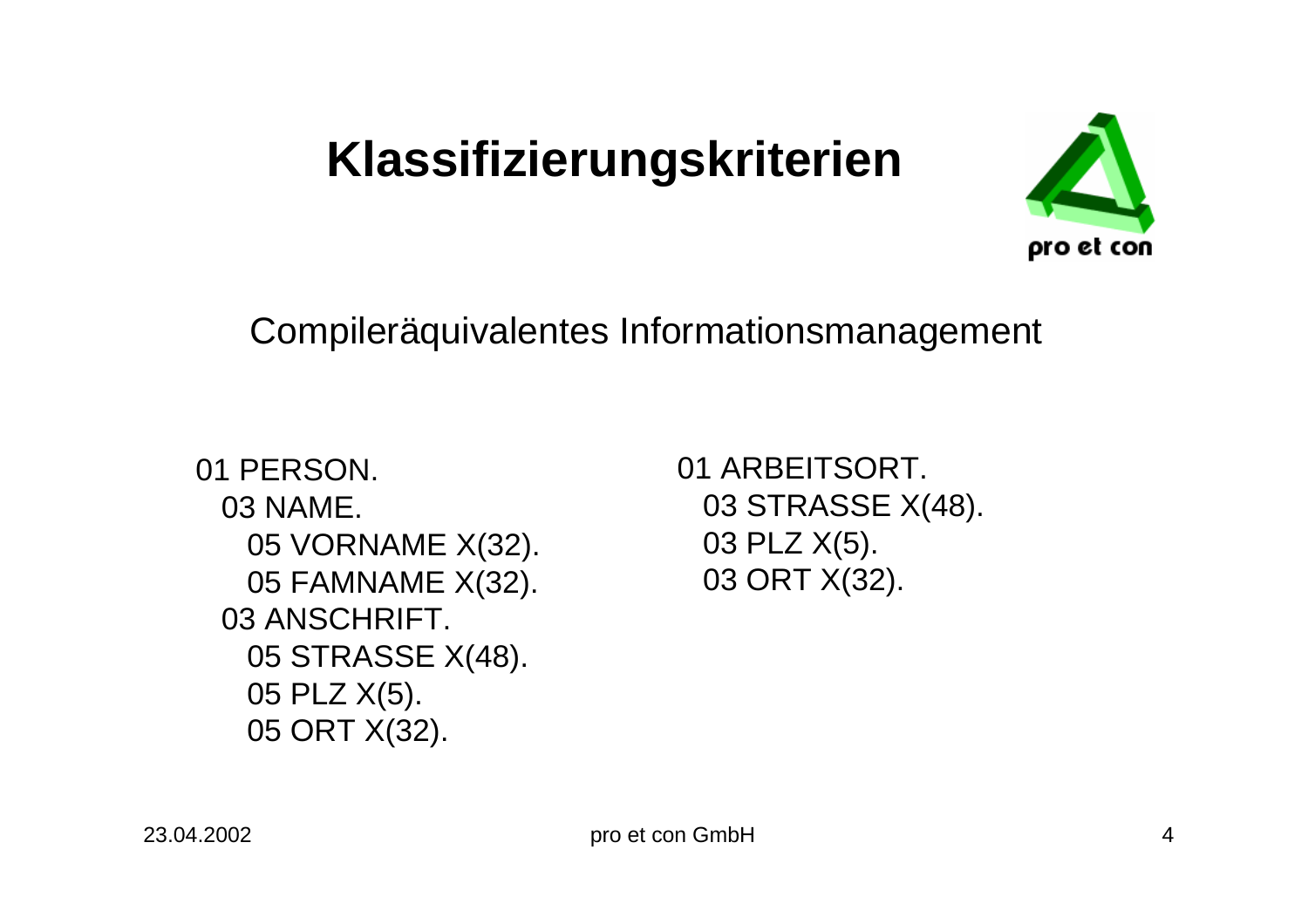#### 01 PERSON. pro et con 03 NAME. 05 VORNAME X(32). 636005 FAMNAME X(32). PERSONstructmember03 ANSCHRIFT. 05 STRASSE X(48). structmember6361NAME05 PLZ . structmemberstructmember05 ORT. <sup>6364</sup> 6362 6363**ANSCHRIFT** VORNAMEFAMNAME structmember6365 6366 6367 STRASSE **ORT** PLZ

**Klassifizierungskriterien**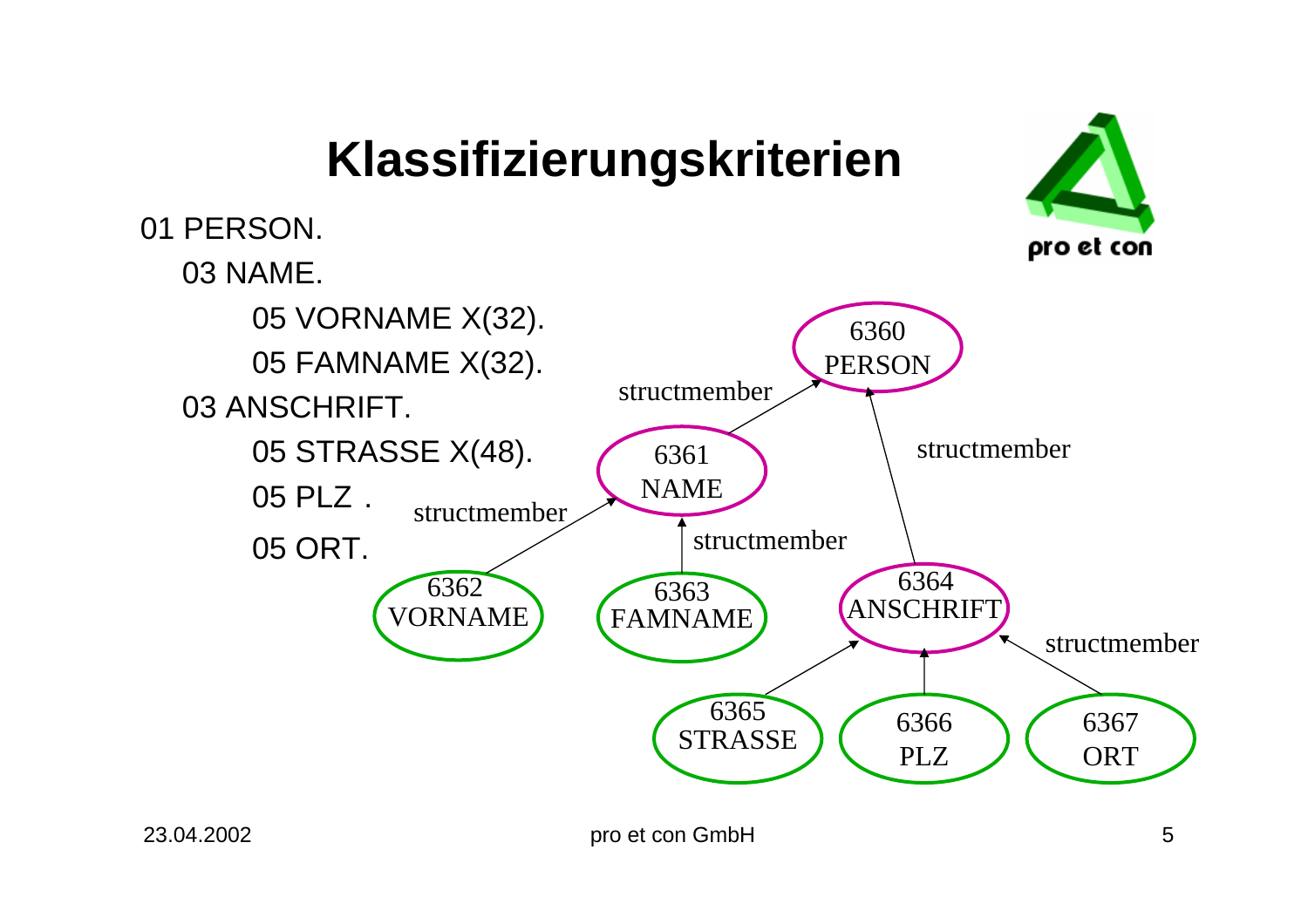

Integrierter Preprozessor

#### COPY GHEAD OF "\$D201.GZCBL.ECCCBL"

REPLACING ==GHEAD== BY ==WS-GHEAD==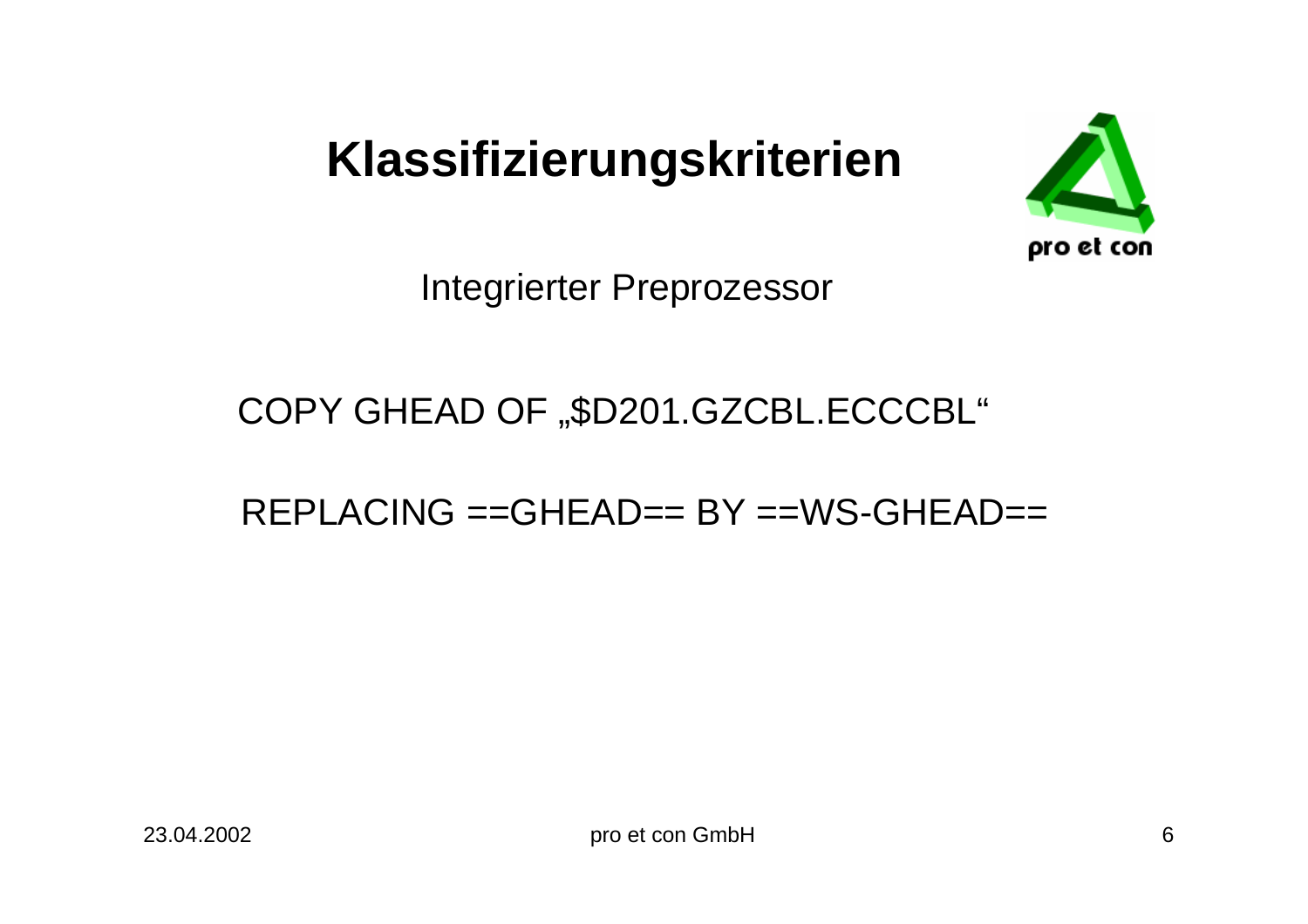

#### **Datenflußgraph**

05 F-CODE PIC 9(04) COMP EVALUATE F-CODE OF FD-REVEIVE-IOMOVE 1 TO F-CODEMOVE 99 TO F-CODEMOVE 3 TO F-CODEMOVE 99 TO F-CODEWHEN "00" MOVE 7 TO F-CODE WHEN ..22" MOVE 22 TO F-CODE WHEN OTHER MOVE 99 TO F-CODE MOVE 9 TO F-CODEMOVE 99 TO F-CODEWHEN 23 MOVE 23 TO F-CODE MOVE 11 TO F-CODEWHEN 23 MOVE 23 TO F-CODE WHEN OTHER MOVE 99 TO F-CODE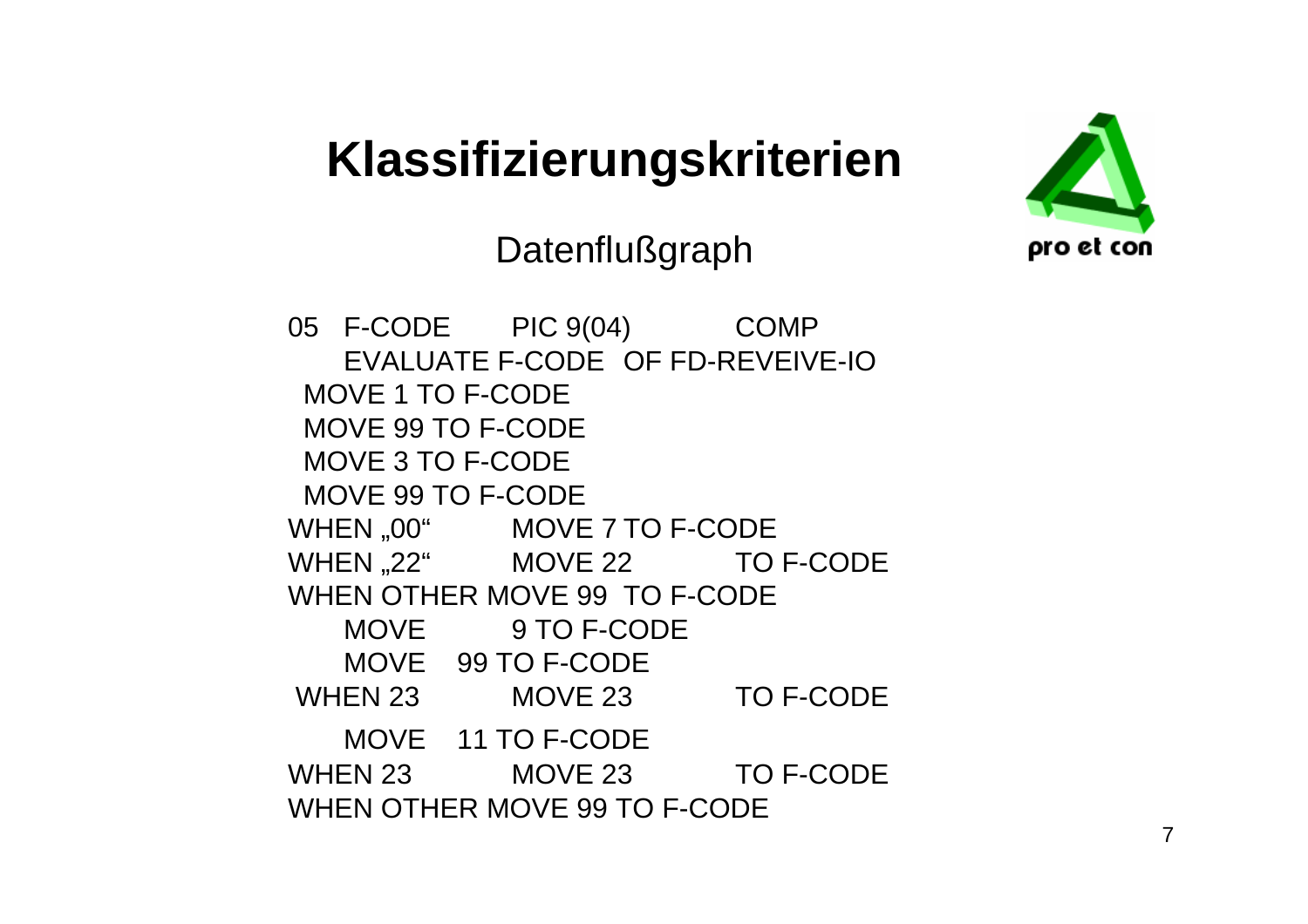**Repository** 



**05 FILE-STAT-1 PIC 9(1) VALUE ZEROES.**

- **( 6360 FILE-STAT-1 (loc 2 389 12) 5 "9(1)" "ZEROES" ) UID name loc pict value stufennr**
	- **UIDeindeutige Nummer**
	- **nameObjektname**
	- **locPosition der Definition im Quelltext**
	- **stufennrStufennummer**
	- **pict PICTURE-String**
	- **value VALUE-Konstante**

#### 23.04.2002 pro et con GmbH 8 **RENAMES, EXTERNAL, GLOBAL REDEFINES, USAGE, SIGN, SYNCHRONIZED, JUSTIFIED, OCCURS,**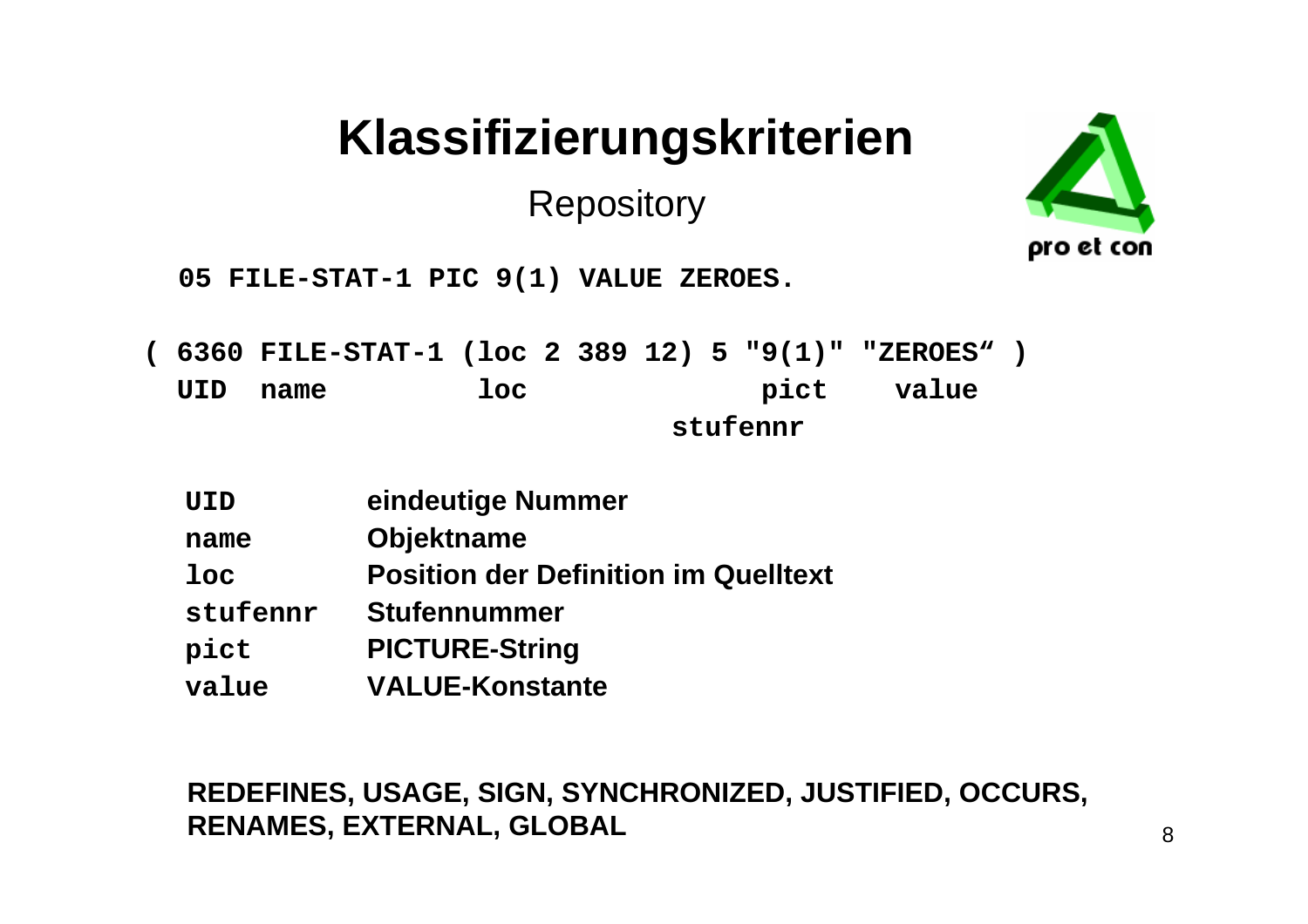

Offene Schnittstelle

print \$data("a");

fg = \$flow(\$connectgraph,\$data("a"));

print fg;

select fg table "objects" columns ["name", "file", "line"];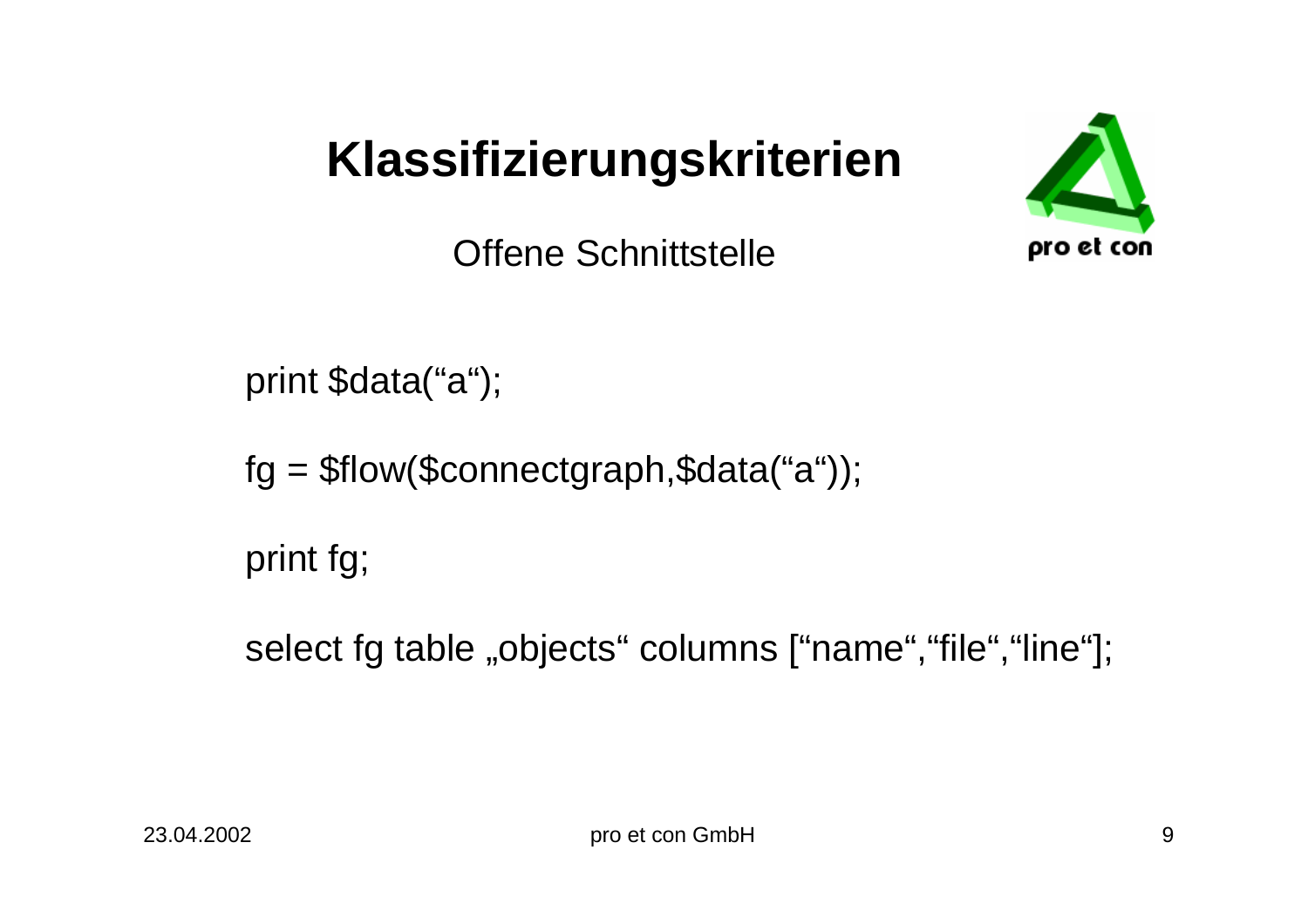

Compileräquivalentes Informationsmanagement

Integrierter Preprozessor

**Datenflußgraph** 

**Repository** 

Offene Schnittstelle